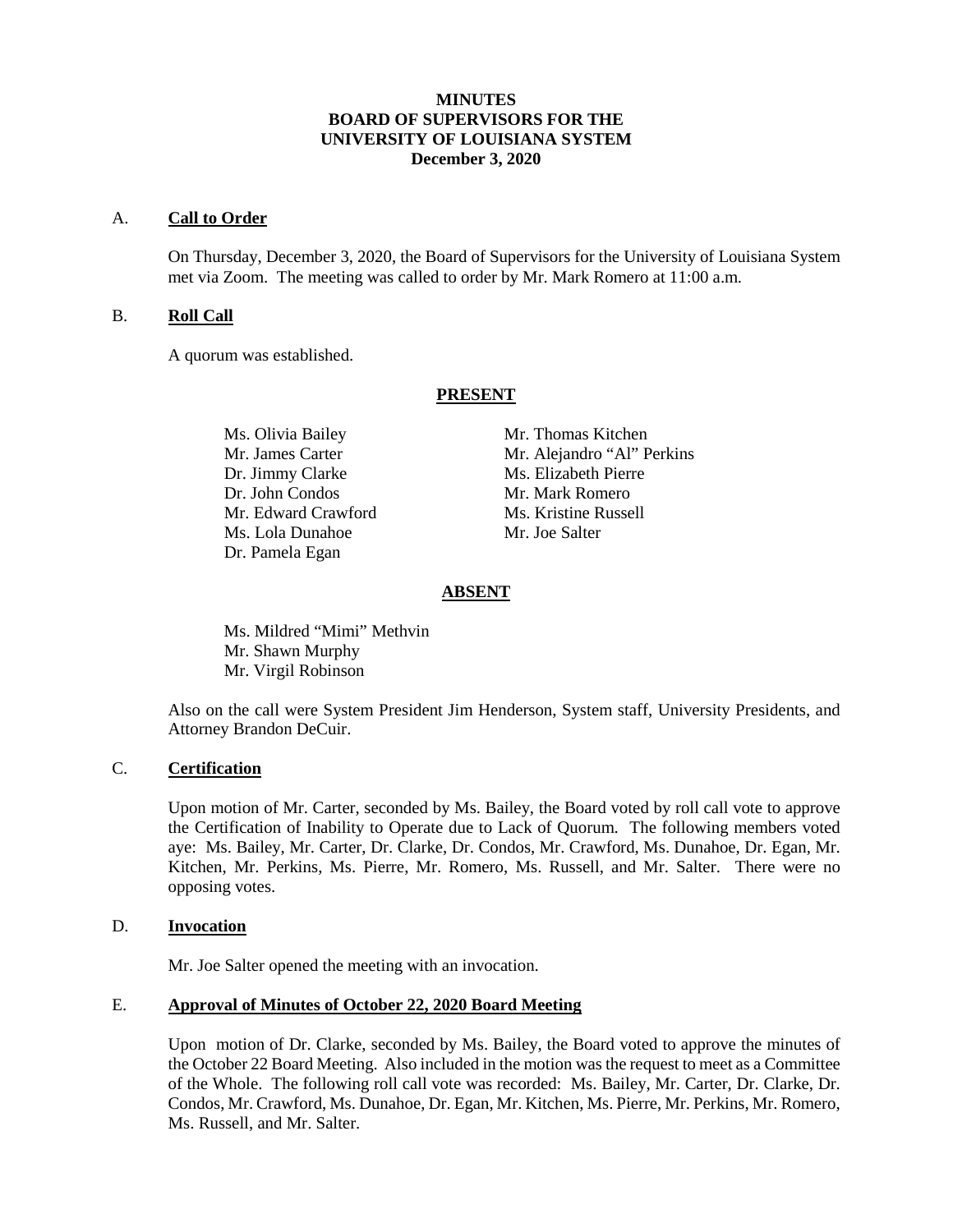## F. **Academic and Student Affairs Committee**

Ms. Dunahoe asked Dr. Jeannine Kahn, System Provost and Vice President for Academic Affairs, to present the agenda items.

Dr. Kahn described Items F.1.-F.8. and, upon motion of Dr. Clarke, seconded by Ms. Bailey, the items were unanimously approved. The following members voted aye by roll call vote: Ms. Bailey, Mr. Carter, Dr. Clarke, Dr. Condos, Mr. Crawford, Ms. Dunahoe, Dr. Egan, Mr. Kitchen, Mr. Perkins, Ms. Pierre, Mr. Romero, Ms. Russell, and Mr. Salter. There were no opposing votes.

F.1. Grambling State University's request for approval to discard library books that have not been circulated since 2017.

*NOW, THEREFORE, BE IT RESOLVED, that the Board of Supervisors for the University of Louisiana System hereby approves Grambling State University's request to discard library books that have not been circulated since 2017.*

F.2. Grambling State University's request for approval to offer a Post Baccalaureate Certificate in Advanced Supervision.

*NOW, THEREFORE, BE IT RESOLVED, that the Board of Supervisors for the University of Louisiana System hereby approves Grambling State University's request to offer a Post Baccalaureate Certificate in Advanced Supervision.*

- - - - - - - - - - - - - - - - - - - - -

Dr. Walton, Grambling State University Provost and Vice President for Academic Affairs, gave a powerpoint presentation that provided an overview of the Ph.D. program proposal below. She also discussed the background that led to the development of the program as well as highlights of the content.

F.3. Grambling State University's request for approval to offer a Ph.D. in Criminology and Justice Administration.

*NOW, THEREFORE, BE IT RESOLVED, that the Board of Supervisors for the University of Louisiana System hereby approves Grambling State University's request to offer a Ph.D. in Criminology and Justice Administration.*

F.4. McNeese State University's request for approval to offer a Master of Science in Nutritional Sciences.

*NOW, THEREFORE, BE IT RESOLVED, that the Board of Supervisors for the University of Louisiana System hereby approves McNeese State University's request to offer a Master of Science in Nutritional Sciences.*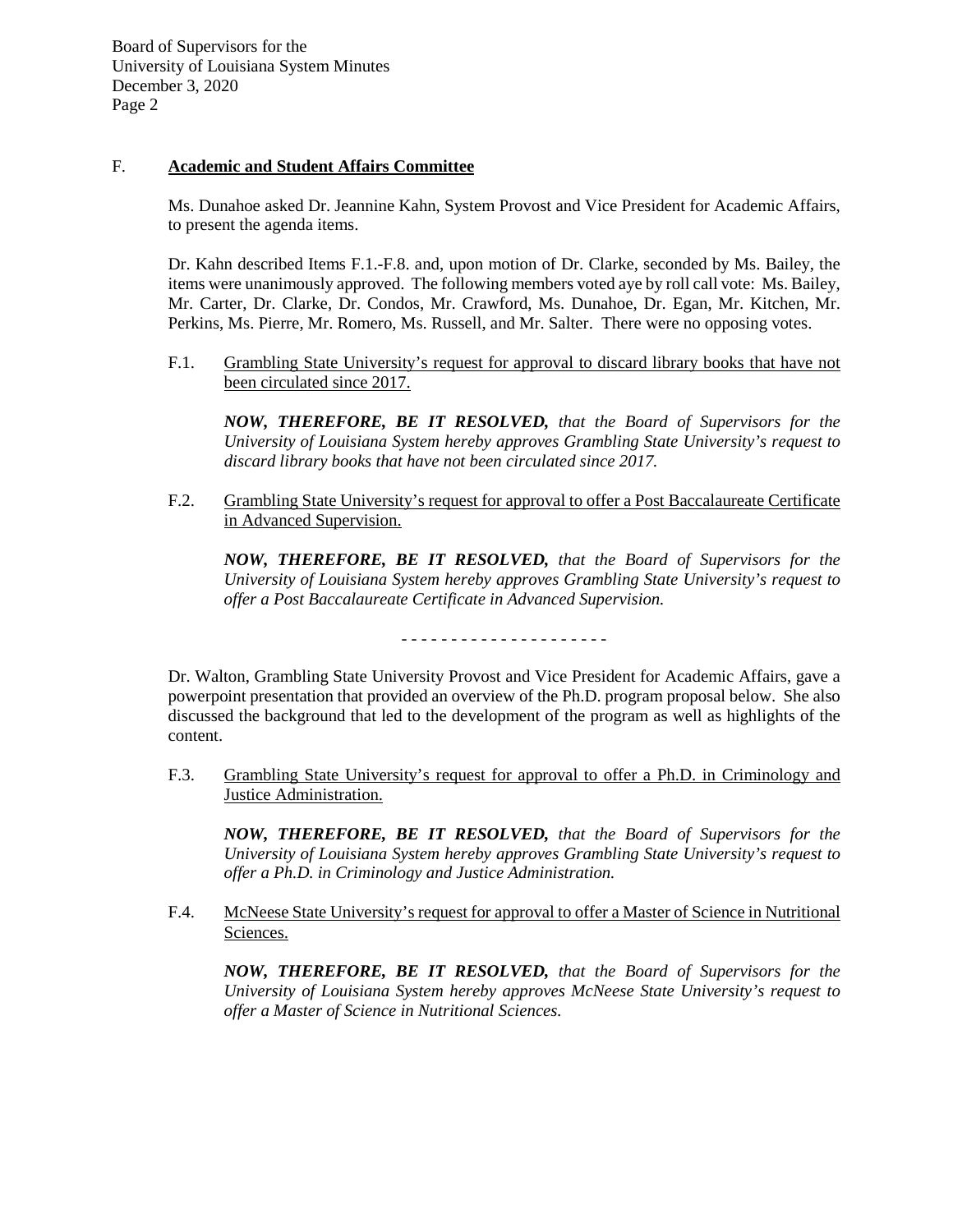> F.5. University of Louisiana at Lafayette's request for approval to award an Honorary Doctorate of Arts to Mr. James A. Garland at the Spring 2021 Commencement Exercises.

*NOW, THEREFORE, BE IT RESOLVED, that the Board of Supervisors for the University of Louisiana System hereby approves McNeese State University's request to award an Honorary Doctorate of Arts to Mr. James A. Garland at the Spring 2021 Commencement Exercises.*

F.6. University of Louisiana at Monroe's request to offer an Undergraduate Certificate in Selling and Sales Management.

*NOW, THEREFORE, BE IT RESOLVED, that the Board of Supervisors for the University of Louisiana System hereby approves University of Louisiana at Monroe's request to offer an Undergraduate Certificate in Selling and Sales Management.*

F.7. Approval of a Memorandum of Understanding between Grambling State University and the University of Louisiana at Monroe in regards to the Risk Management & Insurance Courses.

*NOW, THEREFORE, BE IT RESOLVED, that the Board of Supervisors for the University of Louisiana System hereby approves the Memorandum of Understanding between Grambling State and University of Louisiana at Monroe in regards to the Risk Management & Insurance Courses.*

F.8. Approval of a Memorandum of Understanding between Louisiana Tech University and Grambling State University in regards to the Master of Accountancy Program.

*NOW, THEREFORE, BE IT RESOLVED, that the Board of Supervisors for the University of Louisiana System hereby approves the Memorandum of Understanding between Louisiana Tech University and Grambling State University in regards to the Master of Accountancy Program.* 

# G. **Athletic Committee**

Ms. Kristine Russell asked Mr. Bruce Janet, System Director of Internal and External Audits, to discuss the items under consideration.

Upon motion of Ms. Dunahoe, seconded by Ms. Pierre, the Board unanimously voted to approve Items G.1.-G.4. The following members voted aye by roll call vote: Ms. Bailey, Mr. Carter, Dr. Clarke, Dr. Condos, Mr. Crawford, Ms. Dunahoe, Dr. Egan, Mr. Kitchen, Mr. Perkins, Ms. Pierre, Mr. Romero, Ms. Russell, and Mr. Salter. There were no opposing votes.

G.1. Louisiana Tech University's request for approval of a contract with Dr. Eric A. Wood, Vice President and Director of Athletics, effective November 1, 2020.

*NOW, THEREFORE, BE IT RESOLVED, that the Board of Supervisors for the University of Louisiana System hereby approves Louisiana Tech University's request for approval of a contract with Dr. Eric A. Wood, Vice President and Director of Athletics, effective November 1, 2020.*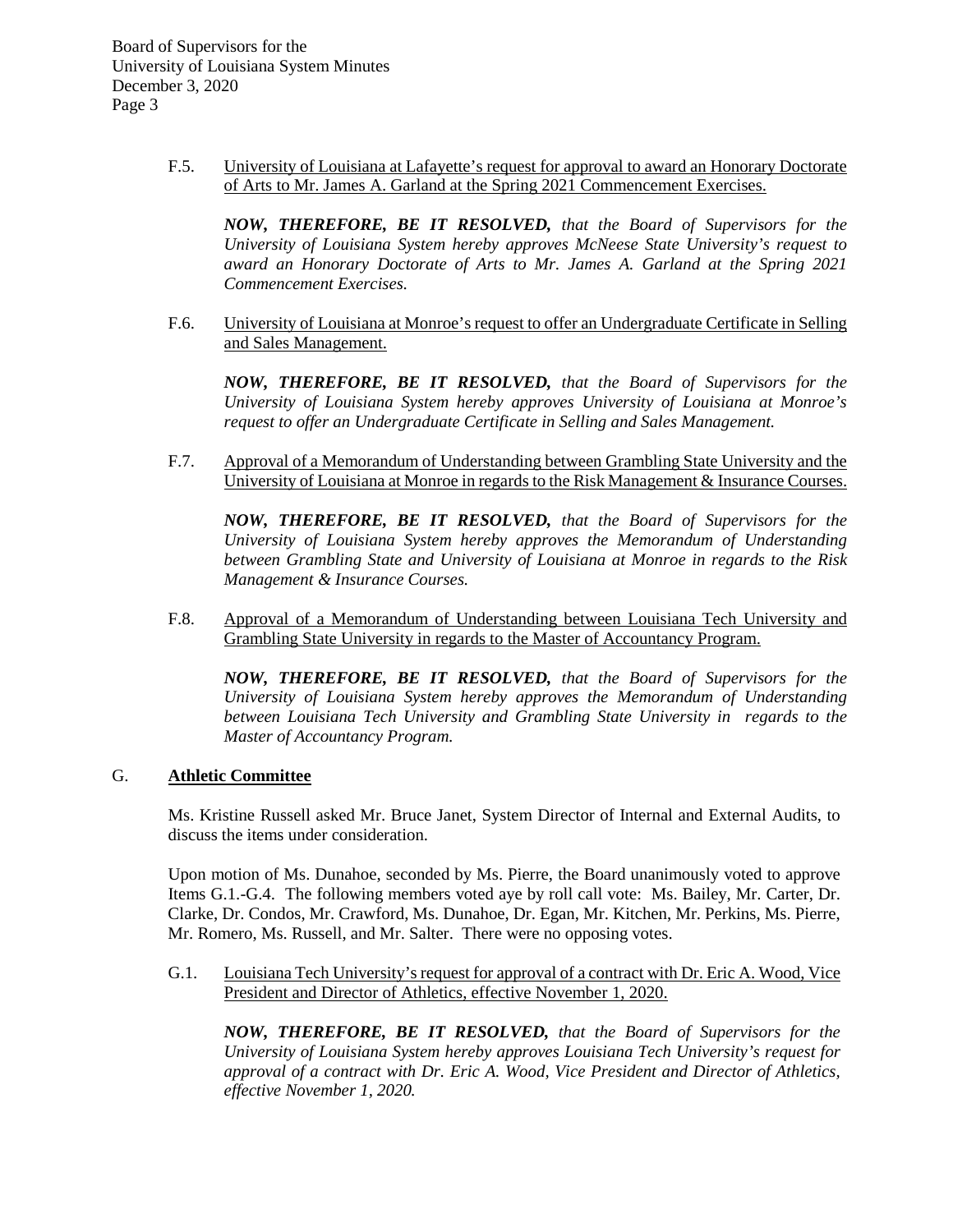Dr. Guice introduced Dr. Eric Wood as the new Vice President and Director of Athletics and as a great addition to the University. Dr. Wood said that he is honored to join the team and anticipates collaborating with colleagues on the campus and in the state.

G.2. McNeese State University's request for approval of a contractual agreement with Ms. Clerc Bertrand, Executive Director of the McNeese Athletic Foundation, effective November 16, 2020.

*NOW, THEREFORE, BE IT RESOLVED, that the Board of Supervisors for the University of Louisiana System hereby approves McNeese State University's request for approval of a contractual agreement with Ms. Clerc Bertrand, Executive Director of the McNeese Athletic Foundation, effective November 16, 2020.*

G.3. Southeastern Louisiana University's request for approval of a contract with Mr. Jeremy White, Head Women's Volleyball Coach, effective January 1, 2021.

*NOW, THEREFORE, BE IT RESOLVED, that the Board of Supervisors for the University of Louisiana System hereby approves Southeastern Louisiana University's request for approval of a contract with Mr. Jeremy White, Head Women's Volleyball Coach, effective January 1, 2021.* 

G.4. University of Louisiana at Lafayette's request for approval of amended Contracts for Employment for various coaches.

*NOW, THEREFORE, BE IT RESOLVED, that the Board of Supervisors for the University of Louisiana System hereby approves University of Louisiana at Lafayette's request for approval of the amendments to the contracts of Robby Discher, Assistant Football Coach/Special Teams Coordinator; Rory Segrest, Assistant Football Coach/Defensive Line Coach; and Austin Armstrong, Assistant Football Coach/Inside Linebackers Coach, effective July 1, 2020.*

## H. **Facilities Planning Committee**

Chair Perkins asked Mr. Janet to present the Facilities Planning Committee items.

Upon motion of Ms. Dunahoe, seconded by Ms. Russell, the Board unanimously voted to approve items H.1.-H.5. The following Board members voted aye: Ms. Bailey, Mr. Carter, Dr. Clarke, Dr. Condos, Mr. Crawford, Ms. Dunahoe, Dr. Egan, Mr. Kitchen, Mr. Perkins, Ms. Pierre, Mr. Romero, Ms. Russell, and Mr. Salter.

H.1. Nicholls State University's request for approval to amend its 5-Year Capital Outlay submission to include the project to replace the bridge at Lafourche Crossing Farm.

*NOW, THEREFORE, BE IT RESOLVED, that the Board of Supervisors for the University of Louisiana System hereby approves Nicholls State University's request for approval to amend its 5-Year Capital Outlay submission to include the project to replace the bridge at Lafourche Crossing Farm.*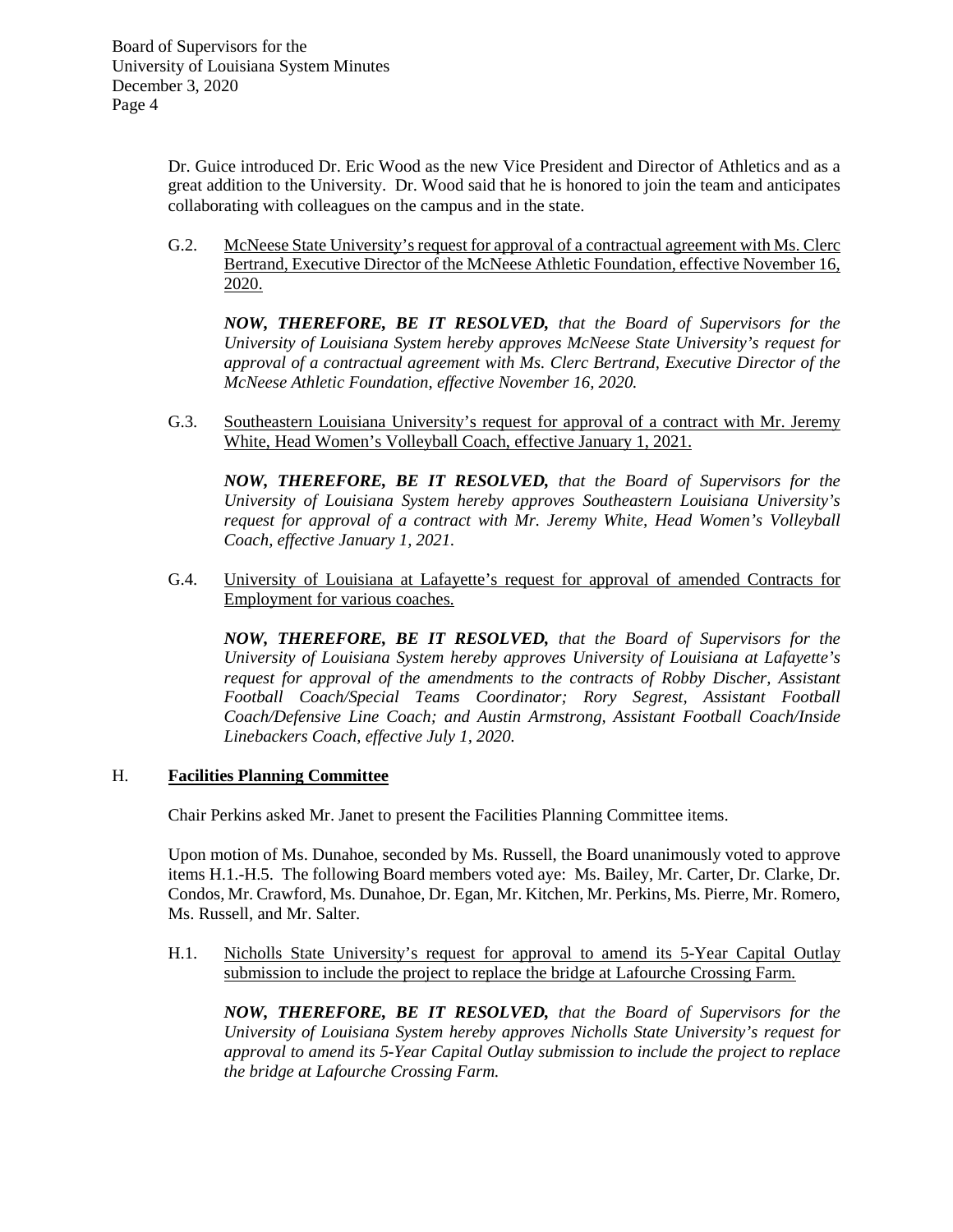> H.2. Southeastern Louisiana University's request for approval to transfer the Leasehold interest in the Alumni Center from the Southeastern Louisiana University Alumni Association, Inc. to Southeastern Louisiana University and the Board.

*NOW, THEREFORE, BE IT RESOLVED, that the Board of Supervisors for the University of Louisiana System hereby approves Southeastern Louisiana University's request to transfer the Leasehold interest in the Alumni Center from the Southeastern Louisiana University Alumni Association, Inc. to Southeastern Louisiana University and the Board.*

*BE IT FURTHER RESOLVED, that Southeastern Louisiana University has obtained final review from UL System staff, legal counsel, and shall secure all other appropriate approvals from agencies/parties of processes, documents, and administrative requirements prior to execution of documents.* 

*BE IT FURTHER RESOLVED, that the President of Southeastern Louisiana University or his or her designee is hereby designated and authorized to execute any and all documents associated with said Act of Transfer.*

*AND FURTHER, that Southeastern Louisiana University will provide the System office with copies of all final executed documents for Board files.*

H.3. Southeastern Louisiana University's request for approval to enter into a Ground Lease with the Southeastern Louisiana University Foundation to renovate the Alumni Center on Southeastern's campus, as authorized by La. R.S. 17:3361.

*NOW, THEREFORE, BE IT RESOLVED, that the Board of Supervisors for the University of Louisiana System hereby approves Southeastern Louisiana University's request to enter into a Ground Lease with the Southeastern Louisiana University Foundation to renovate the Alumni Center on the campus of Southeastern Louisiana University, as authorized by La. R.S. 17:3361.*

*BE IT FURTHER RESOLVED, that Southeastern Louisiana University has obtained final review from UL System staff, legal counsel, and shall secure all other appropriate approvals from agencies/parties of processes, documents, and administrative requirements prior to execution of documents.* 

*BE IT FURTHER RESOLVED, that the President of Southeastern Louisiana University or his or her designee is hereby designated and authorized to execute any and all documents associated with said Ground Lease.*

*AND FURTHER, that Southeastern Louisiana University will provide the System office with copies of all final executed documents for Board files.*

H.4. University of Louisiana at Lafayette's request for approval to amend its 5-Year Capital Outlay submission to include the project to build the Kathleen Babineaux Blanco Public Policy Center inside the Edith Garland Dupre Library.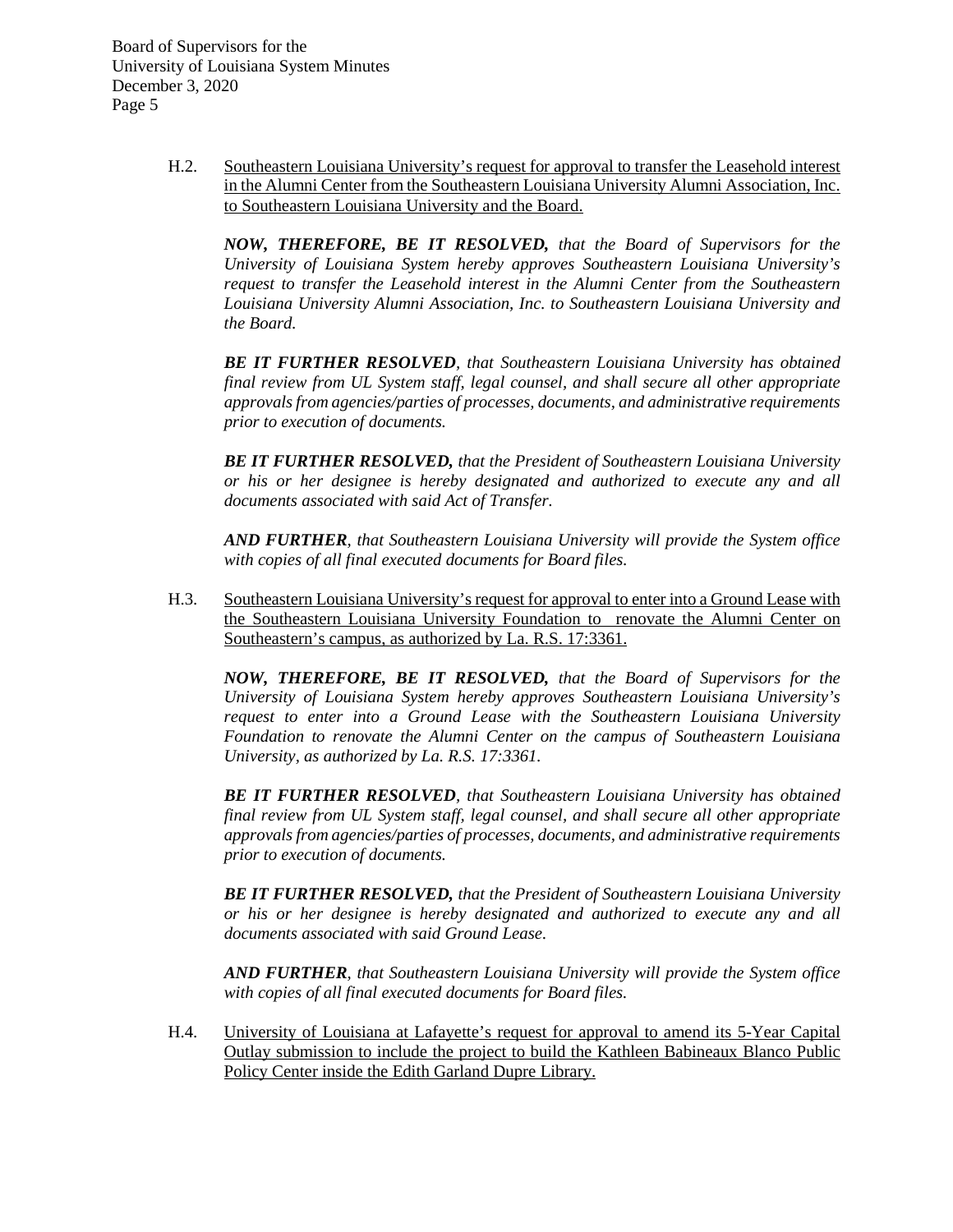> *NOW, THEREFORE, BE IT RESOLVED, that the Board of Supervisors for the University of Louisiana System hereby approves the University of Louisiana at Lafayette's request to amend its 5-Year Capital Outlay submission to include the project to build the Kathleen Babineaux Blanco Public Policy Center inside of Edith Garland Dupre Library.*

H.5. University of New Orleans' request for approval to sell the Goldring Hall to the Ogden of Southern Art, Inc. on terms and conditions acceptable to the Board and for a sale price no less than the appraised value.

*NOW, THEREFORE, BE IT RESOLVED, that the Board of Supervisors for the University of Louisiana System hereby approves the University of New Orleans' request for approval to sell the Goldring Hall to the Ogden Museum of Southern Art, Inc. on terms and conditions acceptable to the Board and for a sale price no less than the appraised value. The sale would be in accordance with University of Louisiana System Immovable Property Guideline Section V.(E.)(2.) Sale to Specific Buyer ("Sale to Specific Buyer").*

*BE IT FURTHER RESOLVED, that University of New Orleans has obtained final review from UL System staff, legal counsel, and shall secure all other appropriate approvals from agencies/parties of processes, documents, and administrative requirements prior to execution of documents.*

*BE IT FURTHER RESOLVED, that the President of University of New Orleans or his or her designee is hereby designated and authorized to execute any and all documents associated with said sale.*

*AND FURTHER, that University of New Orleans will provide the System office with copies of all final executed documents for Board files.*

## I. **Finance Committee**

Mr. Kitchen asked staff to present the campus requests. Mr. Charles Wendt, System Director of Accounting and Financial Analysis, discussed I.1.-I.4. and I.6. and I.7. Mr. Bruce Janet introduced Item I.5.

Upon motion of Ms. Dunahoe, seconded by Dr. Clarke, the Board voted unanimously to approve Items I.1.-I.4., with the following roll call vote: Ms. Bailey, Mr. Carter, Dr. Clarke, Dr. Condos, Mr. Crawford, Ms. Dunahoe, Dr. Pamela Egan, Mr. Kitchen, Mr. Perkins, Ms. Pierre, Mr. Romero, Ms. Russell, and Mr. Salter.

- I.1. Louisiana Tech University's request for approval to seek matching funds from the Louisiana Board of Regents for eight Endowed Superior Graduate Student Scholarships and one Endowed Professorship:
	- a. George Leroy Erskine, Jr. Endowed Graduate Scholarship
	- b. Justin and Jeanette Hinckley Endowed Superior Graduate Scholarship in the College of Education
	- c. Justin and Jeanette Hinckley Endowed Superior Graduate Scholarship in Biological Sciences
	- d. Dana Miller Packman Endowed Superior Graduate Student Scholarship
	- e. Rick and Lisa Shirley Endowed Superior Graduate Student Scholarship #1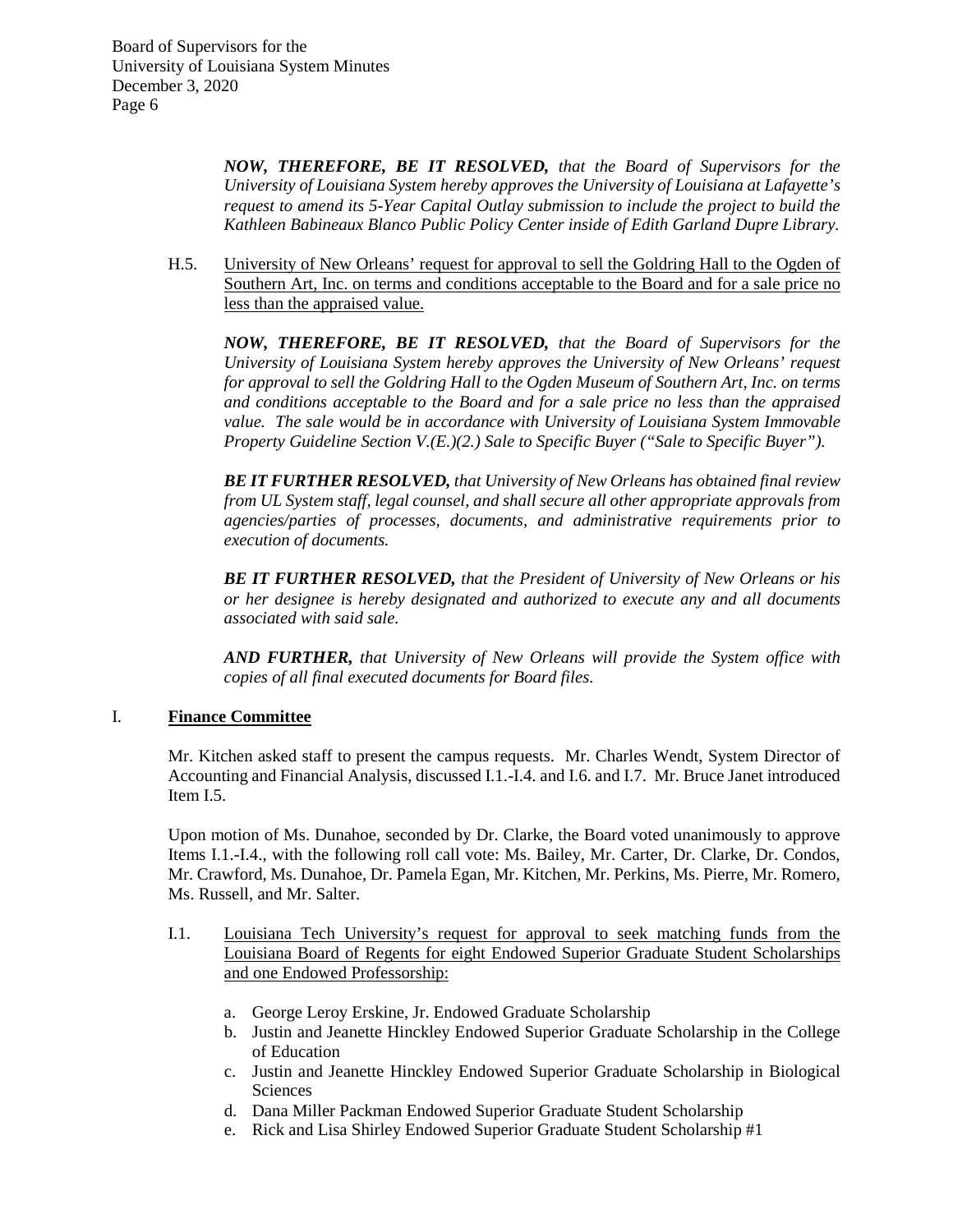- f. Rick and Lisa Shirley Endowed Superior Graduate Student Scholarship #2
- g. Rick and Lisa Shirley Endowed Superior Graduate Student Scholarship #3
- h. Argent Endowed Superior Graduate Student Scholarship in the College of Business
- i. Rick and Lisa Shirley Endowed Presidential Professorship II

*NOW, THEREFORE, BE IT RESOLVED, that the Board of Supervisors for the University of Louisiana System hereby approves Louisiana Tech University's request for approval to seek matching funds from the Louisiana Board of Regents for eight Endowed Superior Graduate Student Scholarships and one Endowed Professorship as noted above.*

I.2. University of Louisiana at Monroe's request for approval to establish the Freddy and Reba Nolan Endowed Superior Graduate Student Scholarship in Health Sciences.

*NOW, THEREFORE, BE IT RESOLVED, that the Board of Supervisors for the University of Louisiana System hereby approves the University of Louisiana at Monroe's request for approval to seek matching funds from the Louisiana Board of Regents to establish the Freddy and Reba Nolan Endowed Superior Graduate Student Scholarship in Health Sciences.*

I.3. University of New Orleans' request for approval to enter into a Cooperative Endeavor Agreement with Stadius BioPharma, Inc.

*NOW, THEREFORE, BE IT RESOLVED, that the Board of Supervisors for the University of Louisiana System hereby approves the University of New Orleans' request to enter into a Cooperative Endeavor Agreement with Stadius BioPharma, Inc.*

I.4. University of New Orleans' request for final approval for the issuance of Board of Supervisors for the University of Louisiana System revenue bonds (University of New Orleans Project) not to exceed \$8,000,000 in one or more series to finance the acquisition of cloud-based enterprise resource planning software.

*NOW, THEREFORE, BE IT RESOLVED, that the Board of Supervisors for the University of Louisiana System hereby authorizes and provides for the incurring of debt and issuance of not to exceed \$8,000,000 Board of Supervisors for the University of Louisiana System Revenue Bonds (University of New Orleans Project), in one or more series, for the purposes of financing the Project.* 

*BE IT FURTHER RESOLVED, that the University of New Orleans shall obtain final review from UL System staff and legal counsel to the Board, and shall secure all other appropriate approvals from agencies/parties of processes, documents, and administrative requirements prior to execution of documents.* 

*BE IT FURTHER RESOLVED, that the President of the University of Louisiana System, and his or her designee, and the President of the University of New Orleans, and his or her designee, are hereby authorized and directed to execute any and all documents necessary in connection with the issuance of the bonds described herein.* 

*AND FURTHER, that the University of New Orleans will provide the System office with copies of all final executed documents for the Board's files.*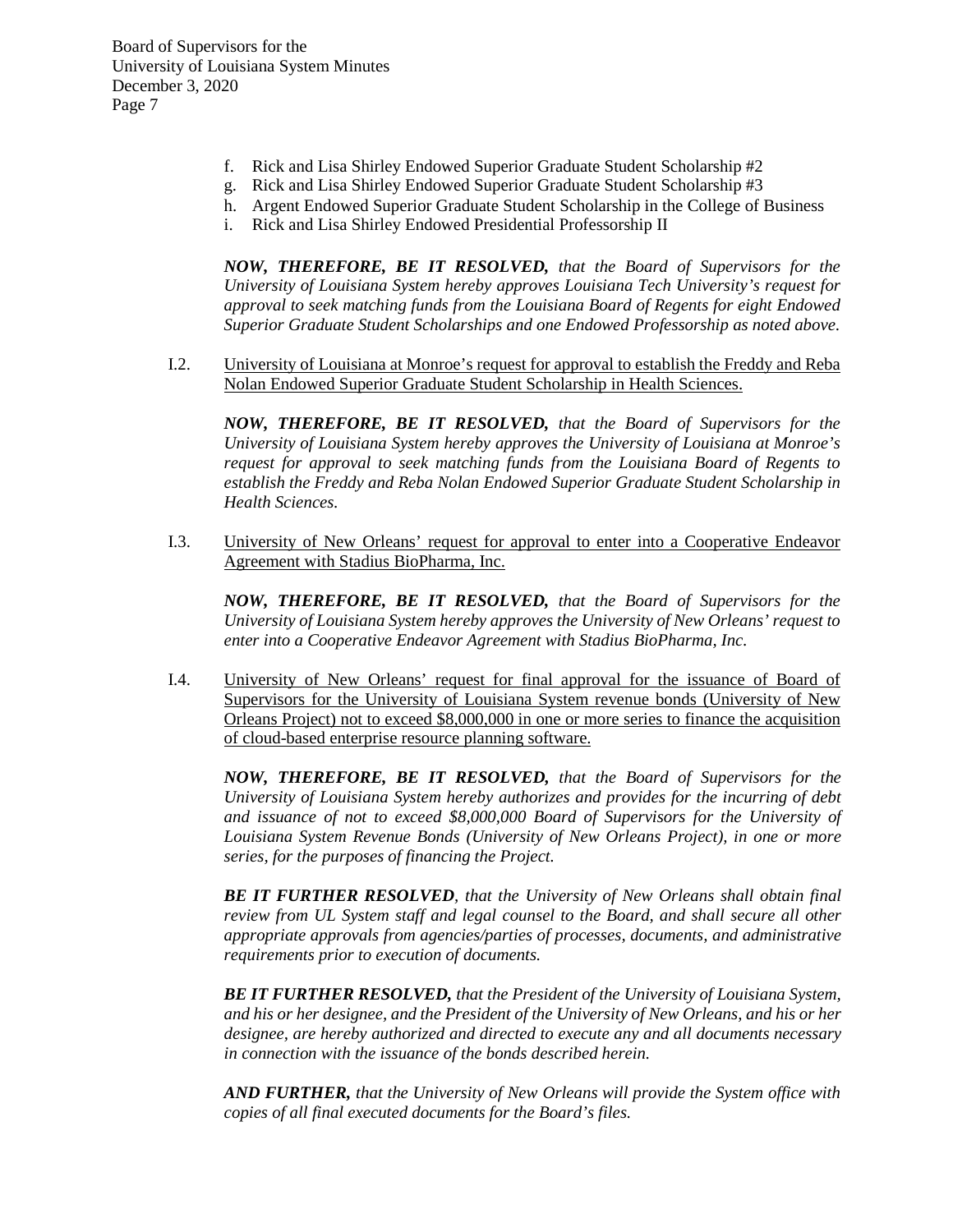I.5. University of Louisiana System's report on internal and external audit activity for the period of October 19 to November 29, 2020.

This was a report only, and no action was required by the Board.

I.6. University of Louisiana System's discussion of Fiscal Year 2020-21 first quarter financial reports and ongoing assurances.

This was a report only, and no action was required by the Board.

I.7. Policy and Procedures Memorandum M-24, Small Entrepreneurship Program – "Hudson Initiative"

This is was a report only, and no action was required by the Board.

## J. **Personnel Committee**

Mr. Carter asked Mr. Marcus Jones, System Executive Vice President and Chief Operating Officer, to present the campus requests.

Upon motion of Ms. Dunahoe, seconded by Ms. Pierre, the Board voted unanimously to approve Items J.1.-J.6.

J.1. McNeese State University's request for approval to appoint Dr. Ann Warner as Interim Dean for the College of Nursing/Health Professions effective January 4, 2021.

*NOW, THEREFORE, BE IT RESOLVED, that the Board of Supervisors for the University of Louisiana System hereby approves McNeese State University's request for approval to appoint Dr. Ann Warner as Interim Dean for the College of Nursing/Health Professions effective January 4, 2021.*

J.2. McNeese State University's request for approval to appoint Mr. Heath Schroyer as Athletic Director/Head Men's Basketball Coach effective January 1, 2021.

*NOW, THEREFORE, BE IT RESOLVED, that the Board of Supervisors for the University of Louisiana System hereby approves McNeese State University's request to appoint Mr. Heath Schroyer as Athletic Director/Head Men's Basketball Coach effective January 1, 2021.*

J.3. Northwestern State University's request for approval to appoint Dr. Joel Hicks as Interim Dean of the College of Nursing and Allied Health effective January 4, 2021.

*NOW, THEREFORE, BE IT RESOLVED, that the Board of Supervisors for the University of Louisiana System hereby approves Northwestern State University's request for approval to appoint Dr. Joel Hicks as Interim Dean of the College of Nursing and Allied Health effective January 4, 2021.*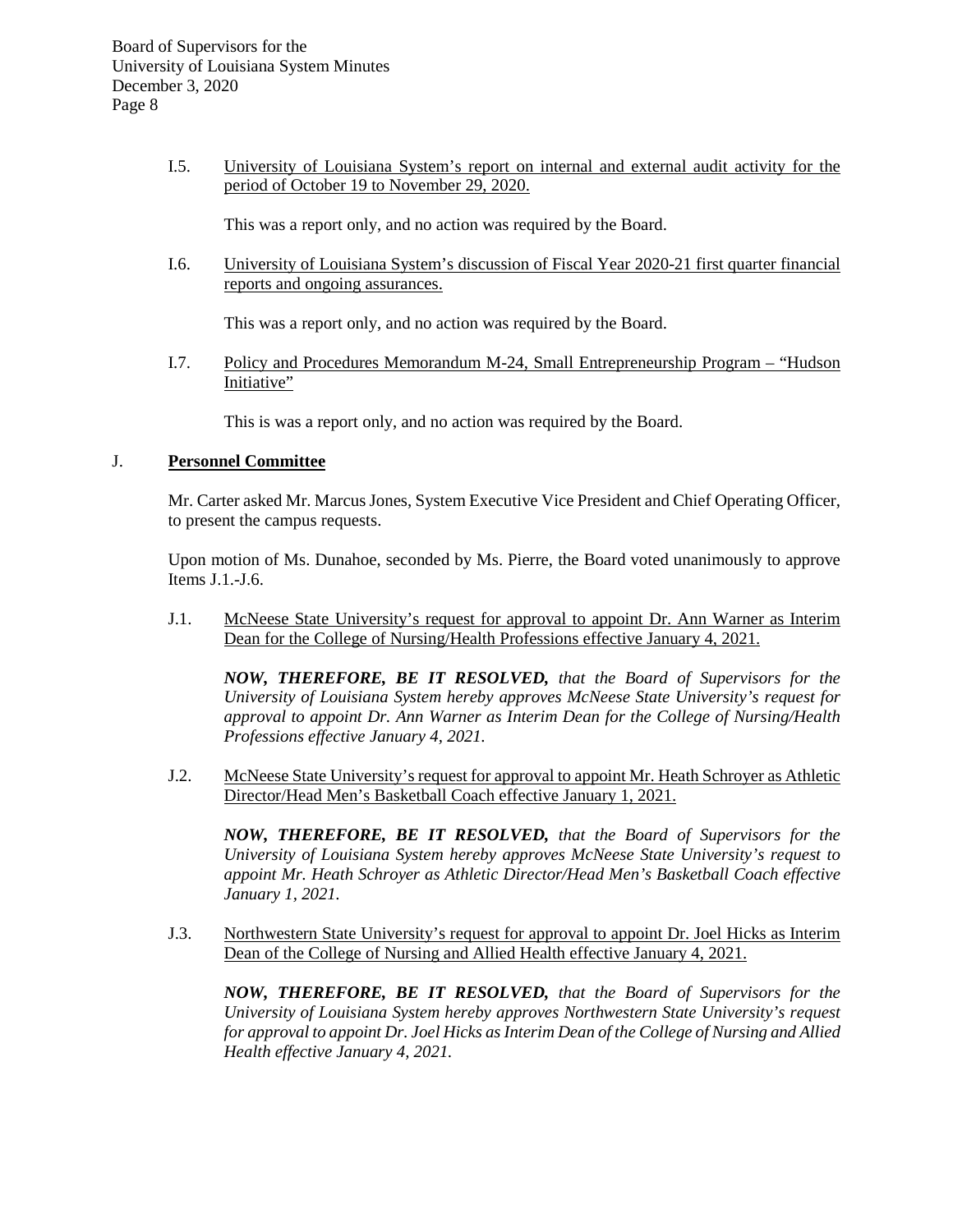> J.4. Northwestern State University's request for approval to appoint Dr. Francene Lemoine as Dean of the College of Arts and Sciences effective January 4, 2021.

*NOW, THEREFORE, BE IT RESOLVED, that the Board of Supervisors for the University of Louisiana System hereby approves Northwestern State University's request for approval to appoint Dr. Francene Lemoine as Dean of the College of Arts and Sciences effective January 4, 2021.*

J.5. University of New Orleans' request for approval to appoint Mr. Timothy Duncan as Vice President for Athletics and Recreation effective October 1, 2020.

*NOW, THEREFORE, BE IT RESOLVED, that the Board of Supervisors for the University of Louisiana System hereby approves University of New Orleans' request for approval to appoint Mr. Timothy Duncan as Vice President for Athletics and Recreation effective October 1, 2020.*

J.6. University of New Orleans' request for approval to appoint Ms. Mary Beth Marks as Vice President for Enrollment Management effective November 15, 2020.

*NOW, THEREFORE, BE IT RESOLVED, that the Board of Supervisors for the University of Louisiana System hereby approves University of New Orleans' request for approval to appoint Ms. Mary Beth Marks as Vice President for Enrollment Management effective November 15, 2020.*

- - - - - - - - - - - - - - - - - - - - -

President of Northwestern State University, Dr. Chris Maggio, introduced Dr. Francene Lemoine and described her background and accomplishments. Dr. Lemoine thanked him and the Board and said she was honored to accept the appointment as Dean of the College of Arts and Sciences.

Dr. Maggio also stated that Dr. Dana Clawson had recently announced that she was stepping down from her administrative role as Dean of the College of Nursing and Allied Health. He introduced Dr. Clawson and thanked her for her exemplary service in that position for the past seven years. President Maggio welcomed Dr. Joel Hicks, who was approved as the Interim Dean. Dr. Hicks commended the College of Nursing and Allied Health and looked forward to continuing to seize new opportunities to enhance the region and state through the College.

## K. **System President's Business**

### K.1. Personnel Actions

President Henderson said that System staff had reviewed all personnel actions from the campuses and recommends approval.

*Upon motion of Ms. Bailey, seconded by Ms. Dunahoe, the Board voted by roll call to approve the System personnel actions.*

The following members voted aye: Ms. Bailey, Mr. Carter, Dr. Clarke, Mr. Crawford, Ms. Dunahoe, Dr. Egan, Mr. Kitchen, Mr. Perkins, Ms. Pierre, Mr. Romero, Ms. Russell, and Mr. Salter. There were no opposing votes.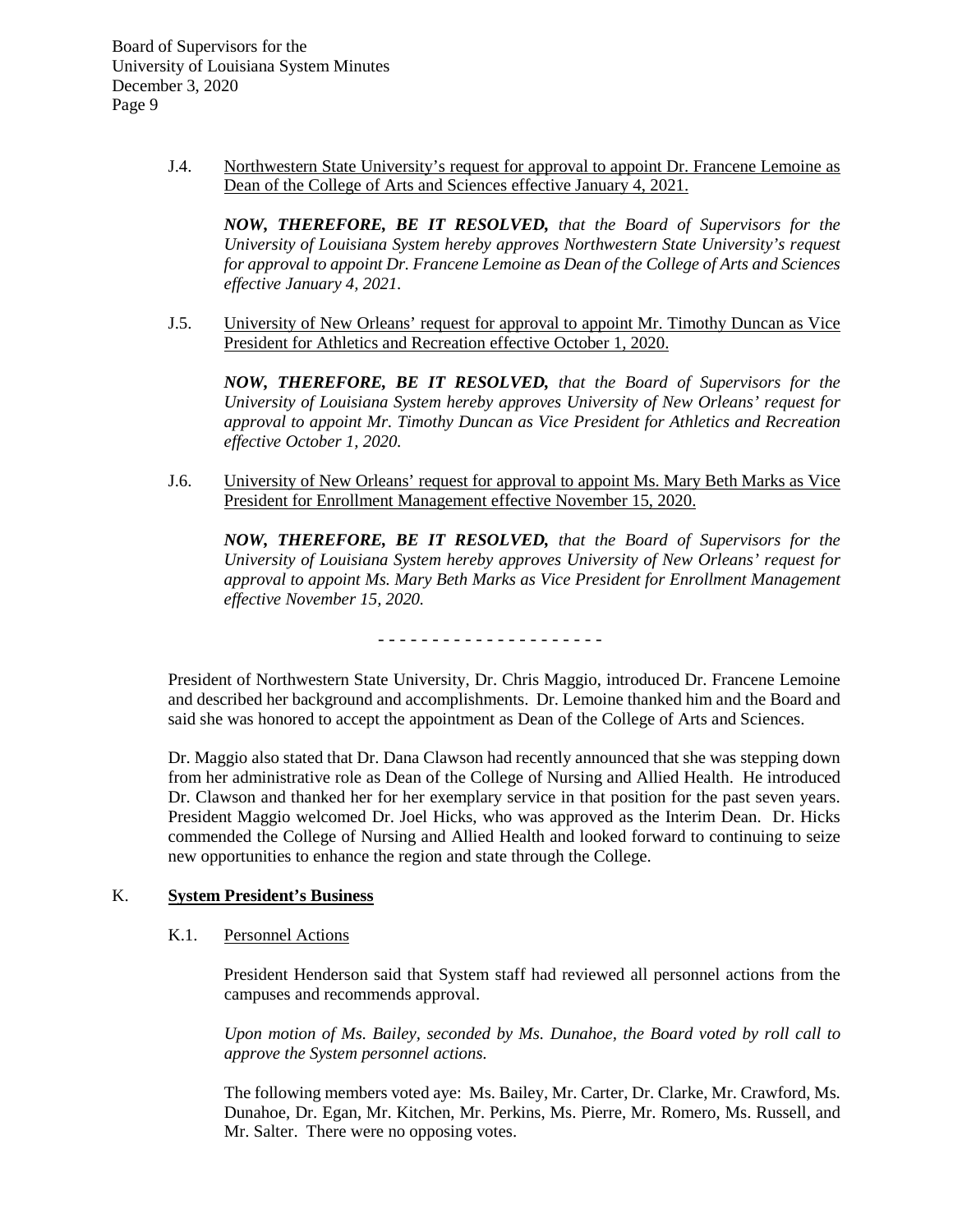#### K.2. System President's Report

#### *COVID-19*

Dr. Henderson thanked campus faculty and staff for their work during the past several months not only due to the pandemic but also to the devastating weather events that challenged Louisiana. He also stated that the Presidents' Council had met earlier and reflected on the past semester and discussed successful practices and any necessary adjustments.

#### *Content Experts*

Dr. Claire Norris announced a content expert initiative that will provide support in five areas: Mental Health, Online Teaching and Learning, Grant Writing and Research, Information Technology, and Financial Aid. Those campus representatives who will offer their expertise are:

Mental Health Dr. Sattaria "Tari" Dilks - McNeese State University

Online Teaching and Learning Elizabeth Blankenship - University of New Orleans

Grant Writing and Research Carla Howell - Northwestern State University

Information Technology Tracy Brown - Northwestern State University

Financial Aid Dr. Gavin Hamms - Grambling State University

#### *Commencements*

Dr. Henderson encouraged Board members to participate in commencement exercises of the nine institutions and reminded them that Ms. Sandra Green had forwarded them scheduling information. He also congratulated Ms. Taquila Babin, who will graduate with a degree in General Studies from University of Louisiana at Lafayette as a result of the support of the Compete LA program. Dr. Henderson further congratulated Mr. Romero's daughter, Madison, who will graduate from Northwestern State University, as well as Dr. Henderson's son, Nick, who will continue his education next fall at medical school.

- - - - - - - - - - - - - - - - - - -

Dr. Henderson applauded Mr. Romero for his dedication and leadership as he served as Board Chair for the past two years. As a token of appreciation, he presented Mr. Romero with a commemorative gavel and plaque. Chair Romero took the opportunity to voice that he considers it an honor to have worked with the Board and Dr. Henderson.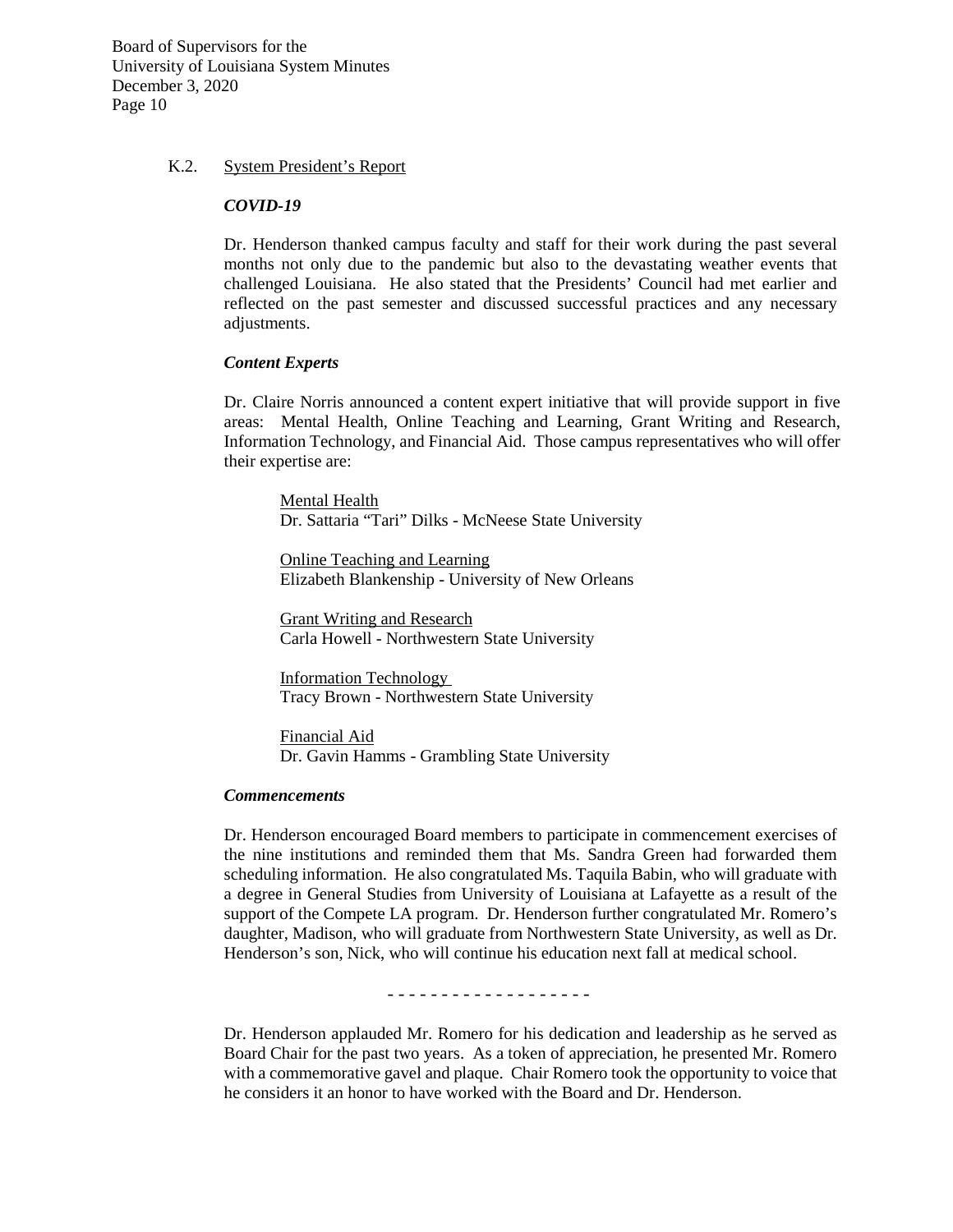### L. **Board Chair's Business**

### L1. Board Chair's Report

Chair Romero reminded Board members to complete their ethics and preventing sexual harassment training courses. The deadline for completion of these requirements is December 31 each year.

### L.2. Report of Nominating Committee and Election of 2021 Election Officers

Mr. Salter, Chair of the Nominating Committee, gave a report to the Board, indicating that the Committee had met virtually on November 13. Mr. Salter made a motion, seconded by Ms. Russell, to accept the Committee's recommendation to elect Mr. James Carter as Chair for 2021 and Ms. Elizabeth Pierre as Vice Chair. Mr. Salter called for nominations from the floor for each position and there were none, after which Mr. Perkins made a motion to close the nominations, seconded by Mr. Romero.

The following two resolutions were approved individually by roll call vote:

*NOW, THEREFORE, BE IT RESOLVED, that the Board of Supervisors for the University of Louisiana System hereby elects Mr. James Carter as Board Chair for 2021.* 

*NOW, THEREFORE, BE IT RESOLVED, that the Board of Supervisors for the University of Louisiana System hereby elects Ms. Elizabeth Pierre as Board Vice Chair for 2021.* 

For each resolution, the following Board members voted aye: Ms. Bailey, Mr. Carter, Dr. Clarke, Mr. Crawford, Ms. Dunahoe, Dr. Egan, Mr. Kitchen, Mr. Perkins, Ms. Pierre, Mr. Romero, Ms. Russell, and Mr. Salter.

- - - - - - - - - - - - - - - - - - - - -

Ms. Pierre thanked the members for approving her as Vice Chair. She said that she looks forward to working with the Board as it continues to advance.

Mr. Carter also thanked his colleagues for electing him as Chair. He said he valued the relationships among the Board members and complimented the Board as an incredible group of professionals. Additionally, Mr. Carter reported that he is appointing Dr. Jimmy Clarke as the Parliamentarian for 2021.

- - - - - - - - - - - - - - - - - - - - -

He also thanked the Board members whose terms expire on December 31, 2020, and commended them for their years of service and commitment. Those members include Mr. Carter, Mr. Crawford, Dr. Egan, and Mr. Murphy.

M. Annual Evaluation of Campus Presidents (Grambling State University, Louisiana Tech University, McNeese State University, Nicholls State University, Northwestern State University, Southeastern Louisiana University, University of Louisiana at Lafayette, and University of New Orleans)